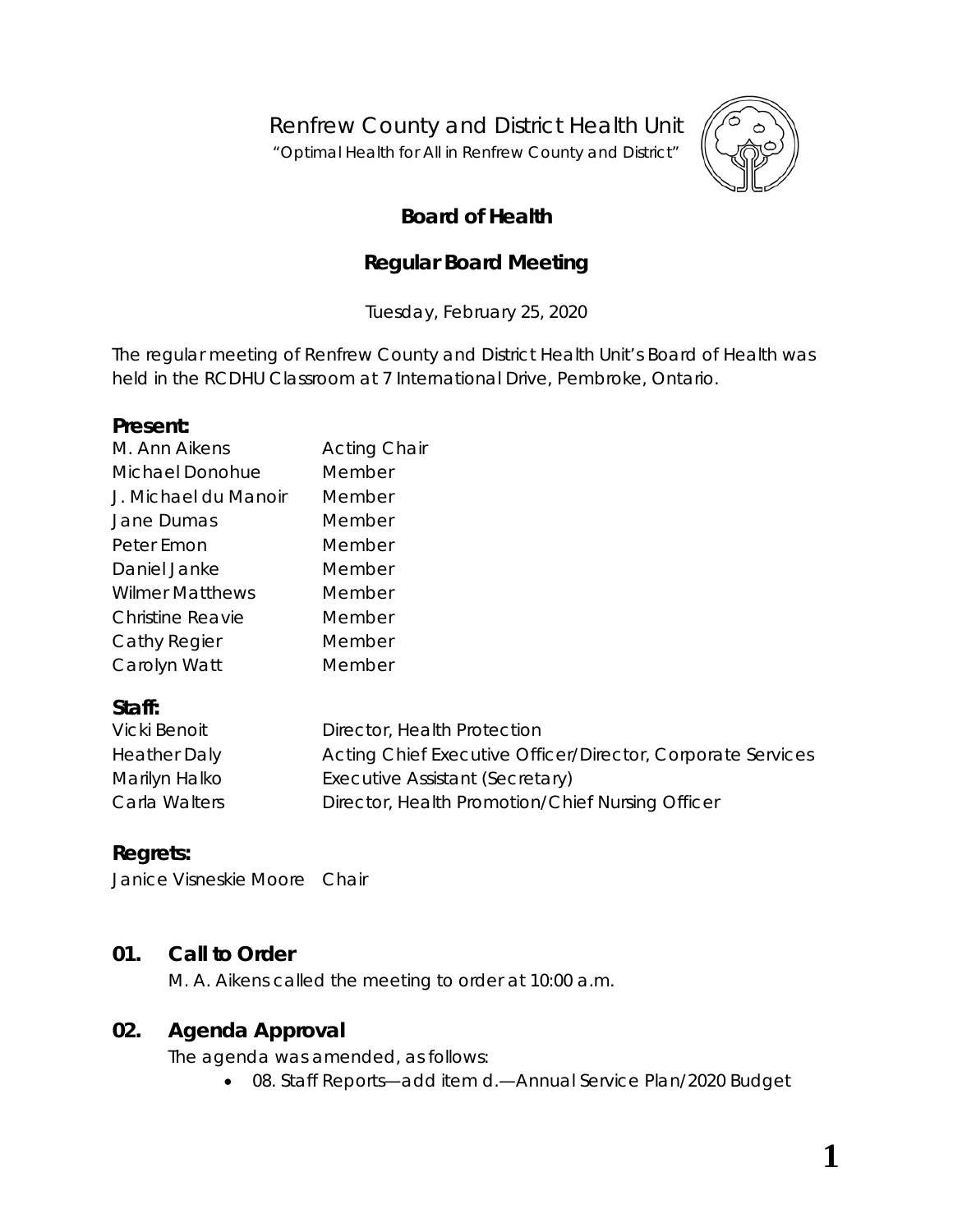## **Resolution: # 1 BoH 2020-Feb-25**

A motion by C. Watt; seconded by W. Matthews; be it resolved that the Board approve the agenda, as amended.

Carried

## **03. Delegations**

There were no delegations.

#### **04. Declarations of Conflict of Interest**

There were no declarations of conflict of interest.

J. Dumas completed the annual *[Acknowledgment of Conflict of Interest Policy](https://www.rcdhu.com/wp-content/uploads/2020/02/04.-a.-Acknowledgement-of-Conflict-of-Interest-Policy.pdf)* and returned the form to the Secretary.

## **05. Minutes of Previous Meetings (Approval)**

a. The meeting minutes for the Regular Board meeting held on Thursday, January 30, 2020 were amended to replace the word "*presented*" to amended in Resolution: # 4 BoH 2020-Jan-31.

## **Resolution: # 2 BoH 2020-Feb-25**

A motion by M. J. du Manoir; seconded by C. Watt; be it resolved that the Board approve the minutes for the Regular Board meeting held on Thursday, January 30, 2020, be approved, as amended to replace the word presented with amended in Resolution # 4 BoH 2020-Jan-30.

Carried

#### **06. Business Arising**

M. A. Aikens suggested the need for an Action List that would be completed at the end of each Regular Board meeting, by Dr. R. Cushman, H. Daly, J. Visneskie Moore, M. A. Aikens and M. Halko.

The Action List will be brought forward and included on the agenda of the next Regular Board meeting, as an item under 06. Business Arising.

The Action List will include action items resulting from resolutions or actions arising during the meeting. The list would be sent out a day or two after the meeting.

## **07. Correspondence**

The following correspondence was shared with the Board: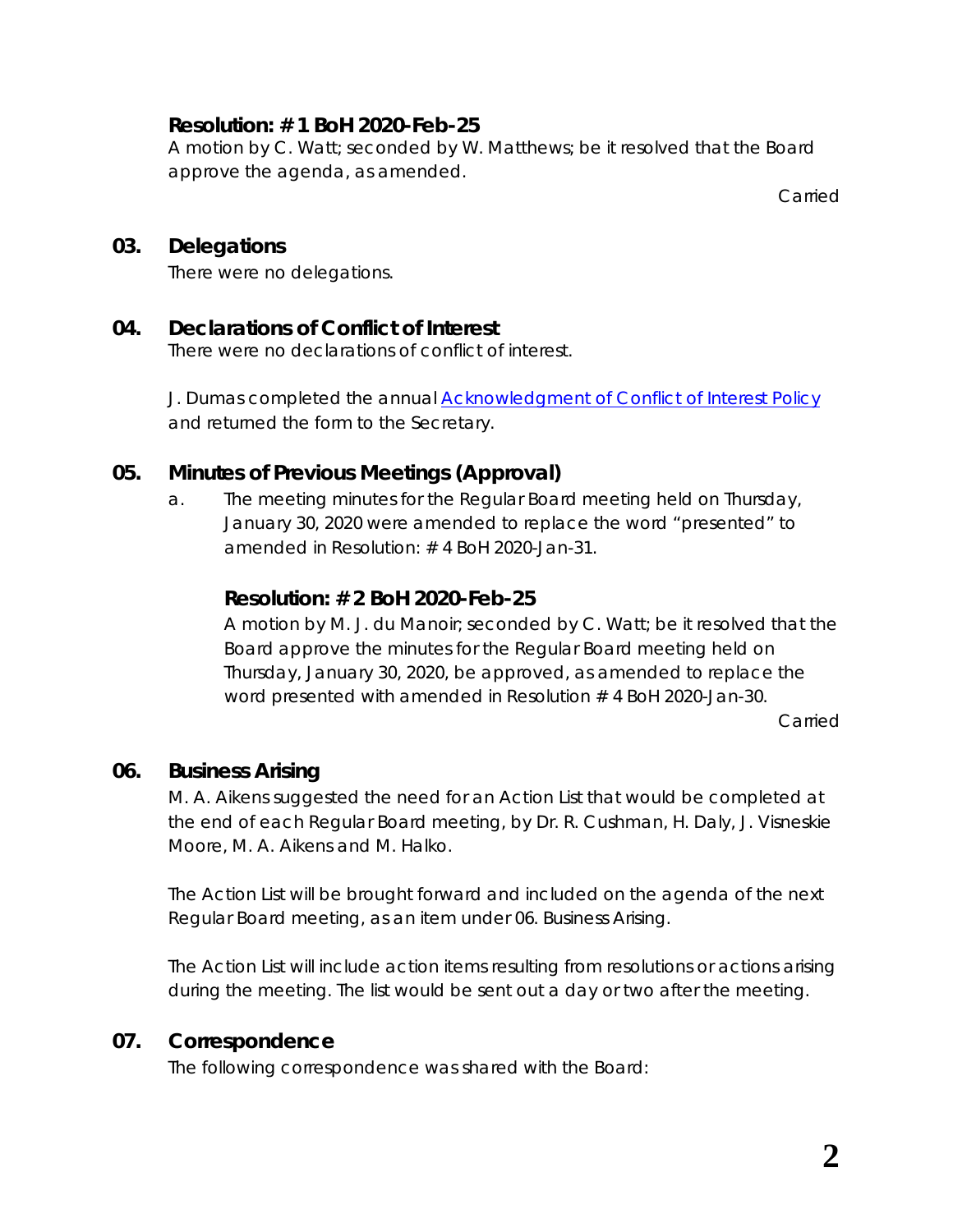|    | Subject:                                    | From:                                                                           | Action:                       |
|----|---------------------------------------------|---------------------------------------------------------------------------------|-------------------------------|
| a. | <b>Impacts of News Articles</b><br>on RCDHU | Deb Harcus, CHRL,<br>$\bullet$<br><b>Human Resources</b><br>Specialist at RCDHU | • Received for<br>information |
| b. | Request for Board Leave                     | $\bullet$ J. M. du Manoir—<br><b>Board Member</b>                               | Resolution to<br>approve      |

# **Resolution: # 3 BoH 2020-Feb-25**

A motion by C. Watt; seconded by W. Matthews; be it resolved that the Board approve a leave of absence for Board Member J. M. du Manoir for all Regular, Special and Committee meetings, during the period from 2020-Feb-26 to 2020-Apr-15, inclusive.

Carried

#### **08. Staff Reports**

- a. Q4 Report 2019 Corporate Operational & Risk Plan Colleen Musclow, Coordinator, Quality Improvement presented the following report to the Board:
	- *[Q4 Report 2019 Corporate Operational and](https://www.rcdhu.com/wp-content/uploads/2020/04/08.-b.-Q4-2019-BOH-and-Staff-Summary-2019-Corporate-Operational-and-Risk-Plan.pdf) Risk Plan*.

At 10:15 a.m., Dr. Robert Cushman joined the meeting.

C. Musclow answered questions from the Board.

## **Resolution: # 4 BoH 2020-Feb-25**

A motion by W. Matthews; seconded by M. J. du Manoir; be it resolved that the Board accept the Q4 Report 2019 Corporate Operational & Risk Plan, as presented.

Carried

b. 2020 Corporate Operational Plan

C. Musclow presented the following:

• *[2020 Corporate Operational Plan](https://www.rcdhu.com/wp-content/uploads/2020/04/08.-c.-2020-Corporate-Operational-Plan-1.pdf)*.

The following reference material, included in Musclow's presentation, will be posted to the Board Portal:

- [Evidence-Informed Decision Making](https://www.rcdhu.com/wp-content/uploads/2020/04/Model-for-Evidence-Informed-Decision-Making-in-Public-Health.pdf)
- [Self-Evaluation Tool for Action in Partnership](https://www.rcdhu.com/wp-content/uploads/2020/04/selfevaluationtool.pdf)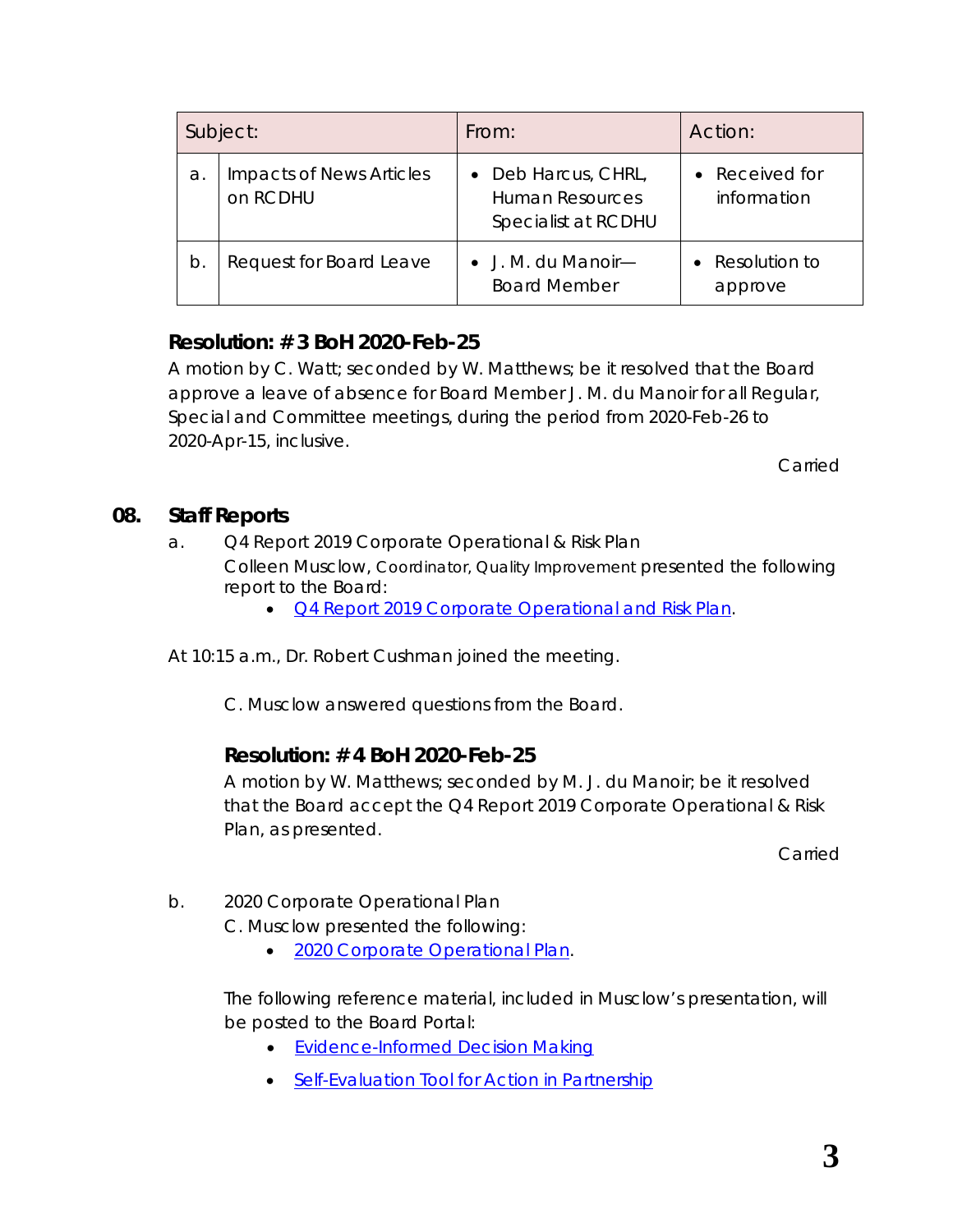# **Resolution: # 5 BoH 2020-Feb-25**

A motion by J. M. du Manoir; seconded by D. Janke; be it resolved that the Board accept the 2020 Corporate Operational Plan, as presented. Carried

c. Report to the Board

Dr. Robert Cushman, Acting Medical Officer of Health, submitted the following Report to the Board:

• *[MOH\(A\) Board Report.](https://www.rcdhu.com/wp-content/uploads/2020/04/08.-a.-MOHA-Report-February-2020.pdf)*

Dr. Cushman answered questions from Board Members.

## **Resolution: # 6 BoH 2020-Feb-25**

A motion by J. M. du Manoir; seconded by C. Watt; be it resolved that the Board accept the Report to the Board by Dr. Robert Cushman, Acting Medical Officer of Health.

Carried

d. Annual Service Plan

H. Daly presented the Annual Service Plan, due at the Ministry of Health, on March 2, 2020. The Service Plan included the following items:

- [2020 RCDHU Budget Notes and Highlights](https://www.rcdhu.com/wp-content/uploads/2020/04/2020-RCDHU-Budget-Notes-and-Highlights.pdf)
- Schedule A-Budget & Annual Service Plan
- Schedule B-All Funding Sources
- [Schedule C—Summary of Expenditures by Standard %](https://www.rcdhu.com/wp-content/uploads/2020/04/Schedule-C-Summary-of-Expenditures-by-Standard-.pdf)
- Schedule D-Summary of Expenditures by Category %
- Schedule E-Budget 2019 [Projected Revenues/Expenditures](https://www.rcdhu.com/wp-content/uploads/2020/04/Schedule-E-Budget-2019-Projected-Revenues-Expenditures.pdf)
- Schedule F-2020 Estimated Funding Requirement-Obligated **[Municipalities](https://www.rcdhu.com/wp-content/uploads/2020/04/08.-d.-vii.-Schedule-F-2020-Estimated-Funding-Requirement-Obligated-Municipalities.pdf)**

H. Daly will amend the Schedule A--Budget & Service Plan – 2020, to include: Capital Improvement Project (Relocation of main office Pembroke) under Other Programs/Projects.

Upon submission, three letters of support will accompany the Service Plan.

# **Resolution: # 7 BoH 2020-Feb-25**

A motion by D. Janke; seconded by C. Watt; be it resolved that the Board approve the Annual Service Plan/2020 Budget, as amended.

Carried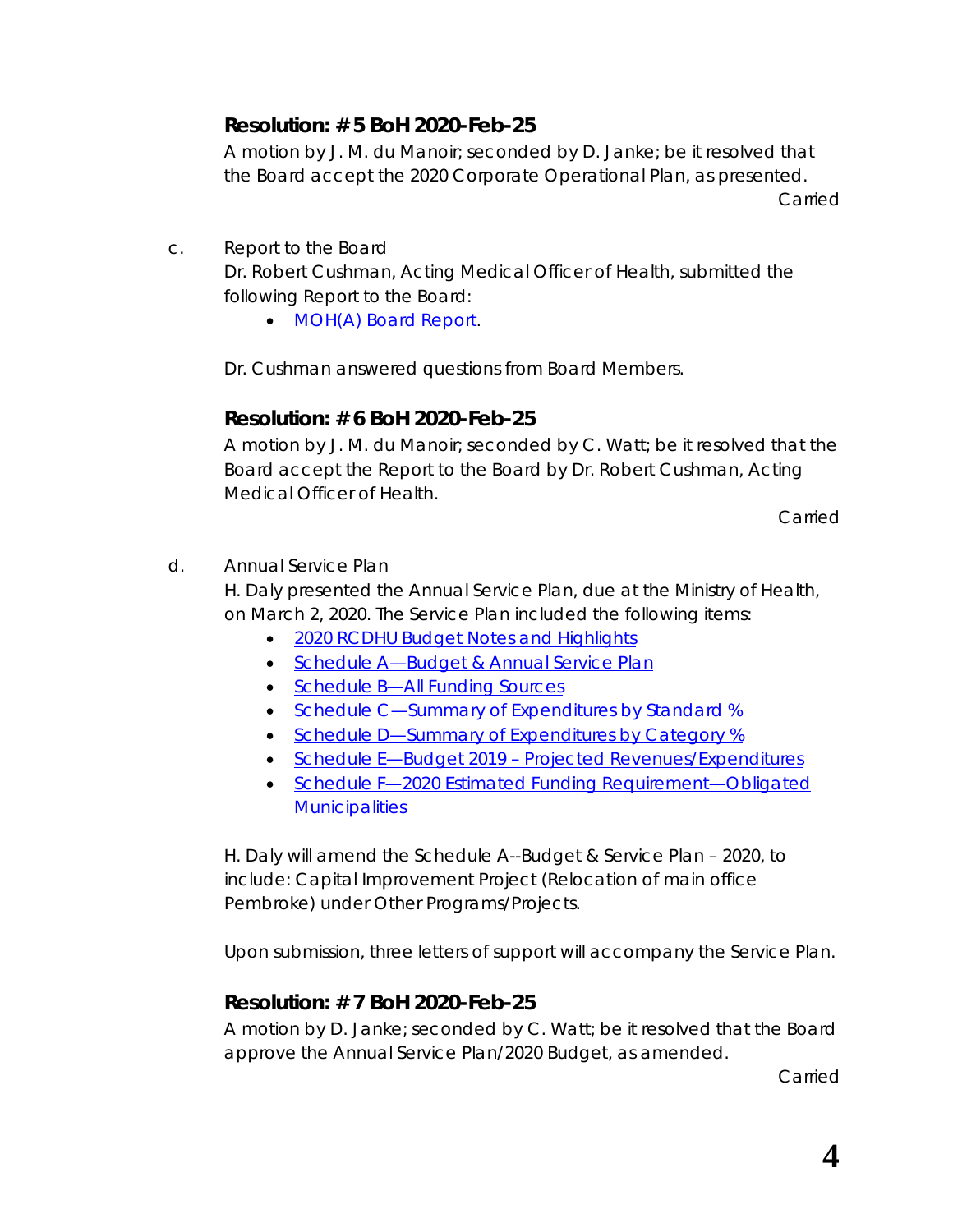It was noted that after the document is amended and signed that the Service Plan will become a public document.

At 12:00 p.m., the Board broke for lunch.

At 12:30 p.m., the meeting resumed.

#### **09. Board Committee Reports**

#### a. Executive

Executive Committee Chair, P. Emon, presented the following report to the Board:

• *[Executive Committee Board Report](https://www.rcdhu.com/wp-content/uploads/2020/04/09.-a.-i.-Executive-Committee-Board-Report-February-2020.pdf)*

The Board discussed the following items, contained in the Report:

- *[A Rural Model to End Hallway Health Care](http://portal.rcdhu.com/board/wp-content/uploads/2020/02/09.-a.-A-Rural-Model-to-End-Hallway-Health-Care-revised-2020-Feb-18.pdf)* The changes were sent, via email, to the County of Renfrew.
- *[Investing in Municipal Health Care to End Hallway Health](https://www.rcdhu.com/wp-content/uploads/2020/04/09.-a.-Investing-in-Municipal-Health-Care-to-End-Hallway-Health-Care-revised-2020-Feb-18-EC.pdf)  [Care](https://www.rcdhu.com/wp-content/uploads/2020/04/09.-a.-Investing-in-Municipal-Health-Care-to-End-Hallway-Health-Care-revised-2020-Feb-18-EC.pdf)*

The tracked changes, recorded in the preceding hyperlink, were sent by email to Warden Robinson, for the County of Renfrew's consideration.

#### • *[Memo--OPH](https://www.rcdhu.com/wp-content/uploads/2020/04/09.-a.-Memo-OPH-2020-Feb-18.pdf)*

The preceding memo, written by P. Emon, will be the basis for discussion, when Emon, BoH Chair J. Visneskie Moore and BoH Vice-Chair travel to Ottawa to meet with representatives from the Ottawa Public Health (OPH) Board of Health, on Friday, February 28, 2020.

## **Resolution: # 8 BoH 2020-Feb-25**

A motion by J. M. du Manoir; seconded by D. Janke; be it resolved that the Board accept the Executive Committee Report, as presented.

Carried

b. Resources

D. Janke, Chair of the Resources Committee, presented the following report to the Board:

• *[Resources Committee Board Report](https://www.rcdhu.com/wp-content/uploads/2020/04/09.-b.-Resources-Committee-Board-Report.pdf)*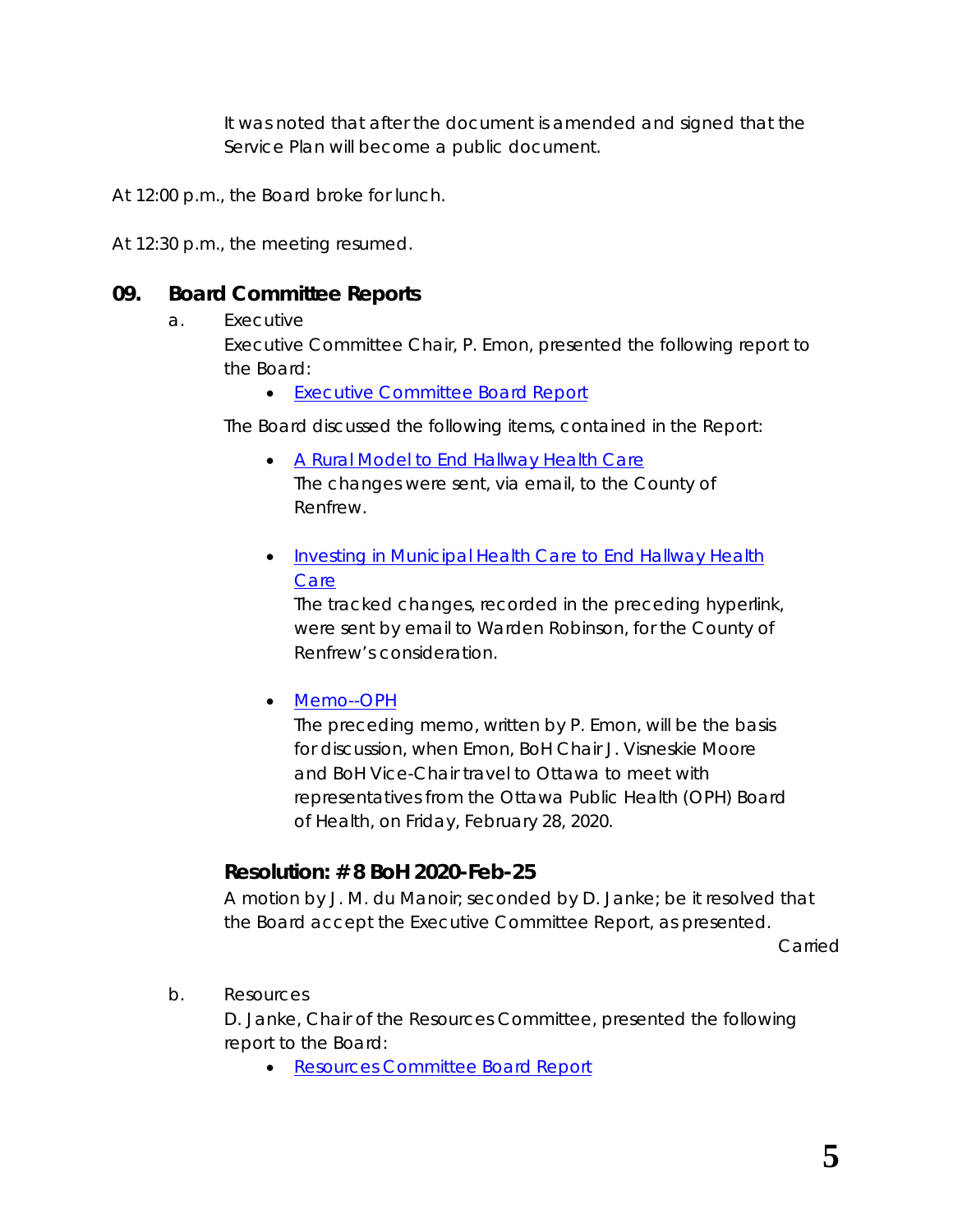Item # 3, under *Information*, and Resolution # 3 RC 2020-Feb-18 were pulled from the Resources Committee Board Report for separate consideration.

H. Daly's *[Briefing Note](https://www.rcdhu.com/wp-content/uploads/2020/04/Briefing-Note-Feb-2020.pdf)* was included as part of the Resources Committee Report.

## **Resolution: # 9 BoH 2020-Feb-25**

A motion by M. Donohue; seconded by C. Reavie; be it resolved that the item # 3 of the Resources Committee be removed from the report for separate consideration.

Carried

# **Resolution: # 10 BoH 2020-Feb-25**

A motion by M. Donohue; seconded by J. Dumas; be it resolved that the Board sever Resolution # 3 RC 2020-Feb-18 from the Resources Committee Report and be considered separately.

Carried

Regarding item # 3 under Information, and after a fulsome discussion the following:

# **Resolution: # 11 BoH 2020-Feb-25**

A motion by M. Donohue; seconded by C. Reavie; be it resolved that all communication regarding Public Health Modernization and the relocation of RCDHU to staff remain the responsibility of management, and that Board does not have any role.

Carried

A recorded vote was requested for the preceding motion:

| Yes | Name of Board Member<br>No |  |
|-----|----------------------------|--|
|     | Aikens, M. Ann             |  |
|     | Donohue, Michael           |  |
|     | du Manoir, J. Michael      |  |
|     | Dumas, Jane                |  |
|     | Emon, Peter                |  |
|     | Janke, Daniel              |  |
|     | Matthews, Wilmer           |  |

**Recorded Vote**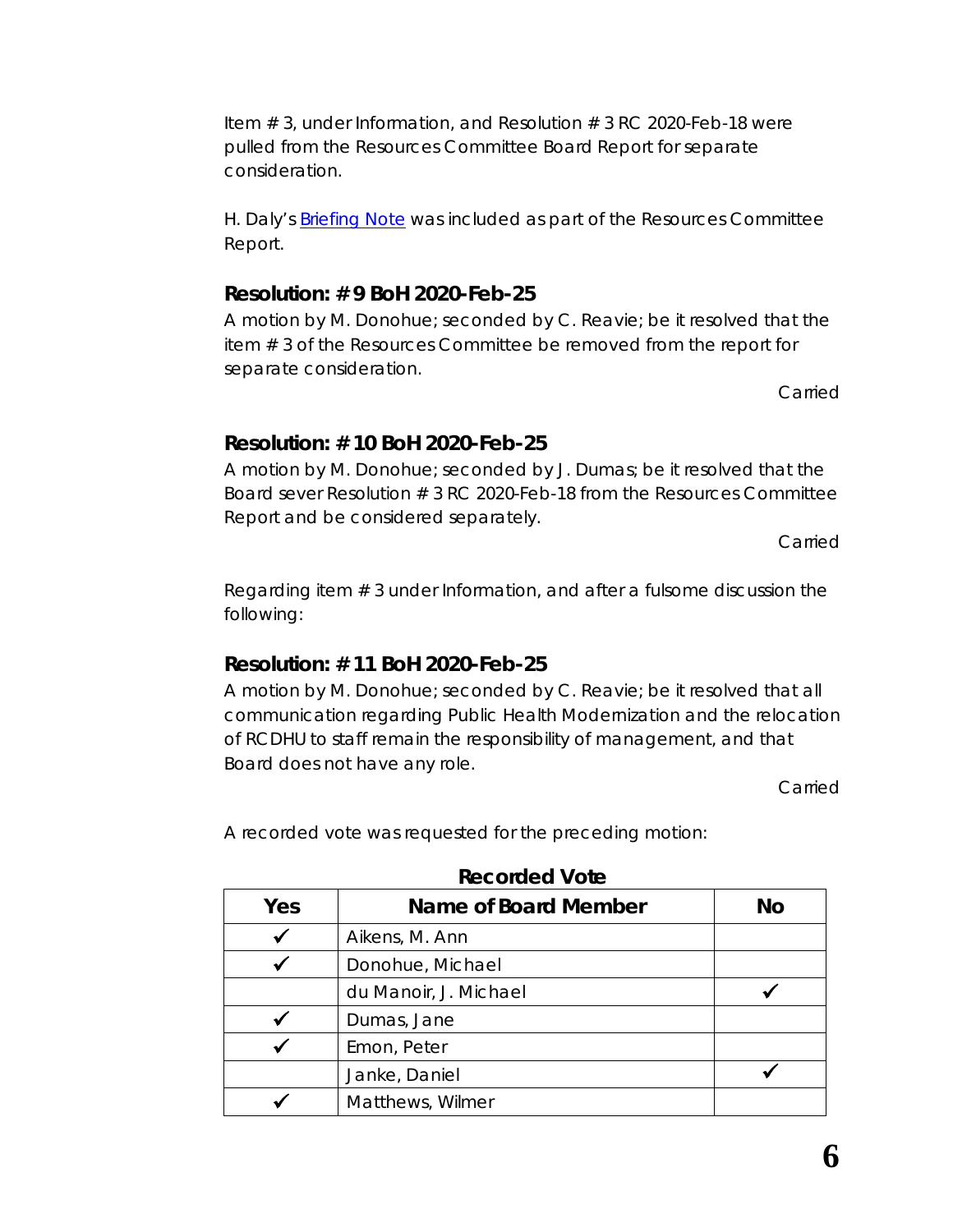| Reavie, Christine                |  |
|----------------------------------|--|
| Regier, Cathy                    |  |
| Visneskie Moore, Janice (absent) |  |
| Watt, Carolyn                    |  |
| Totals                           |  |

| Carried by: 7-3 |  |
|-----------------|--|
| Lost by:        |  |

After a fulsome discussion, regarding the options available for financing, the following motion was proposed:

#### **Resolution: # 12 BoH 2020-Feb-25**

A motion by M. Donohue; seconded by J. Dumas; be it resolved that the Board table Resolution # 3 to the March Board of Health Meeting These include:

- 1. Discuss options with Infrastructure Ontario
- 2. Meet with CAOs and Treasurers of obligated municipalities
- 3. This tabled resolution.

A recorded vote was requested for the preceding motion:

| Yes | <b>Name of Board Member</b>      | <b>No</b> |
|-----|----------------------------------|-----------|
|     | Aikens, M. Ann                   |           |
|     | Donohue, Michael                 |           |
|     | du Manoir, J. Michael            |           |
|     | Dumas, Jane                      |           |
|     | Emon, Peter                      |           |
|     | Janke, Daniel                    |           |
|     | Matthews, Wilmer                 |           |
|     | Reavie, Christine                |           |
|     | Regier, Cathy                    |           |
|     | Visneskie Moore, Janice (absent) |           |
|     | Watt, Carolyn                    |           |
|     | <b>Totals</b>                    | 3         |

#### **Recorded Vote**

| Carried by: 7-3 |  |
|-----------------|--|
| Lost by:        |  |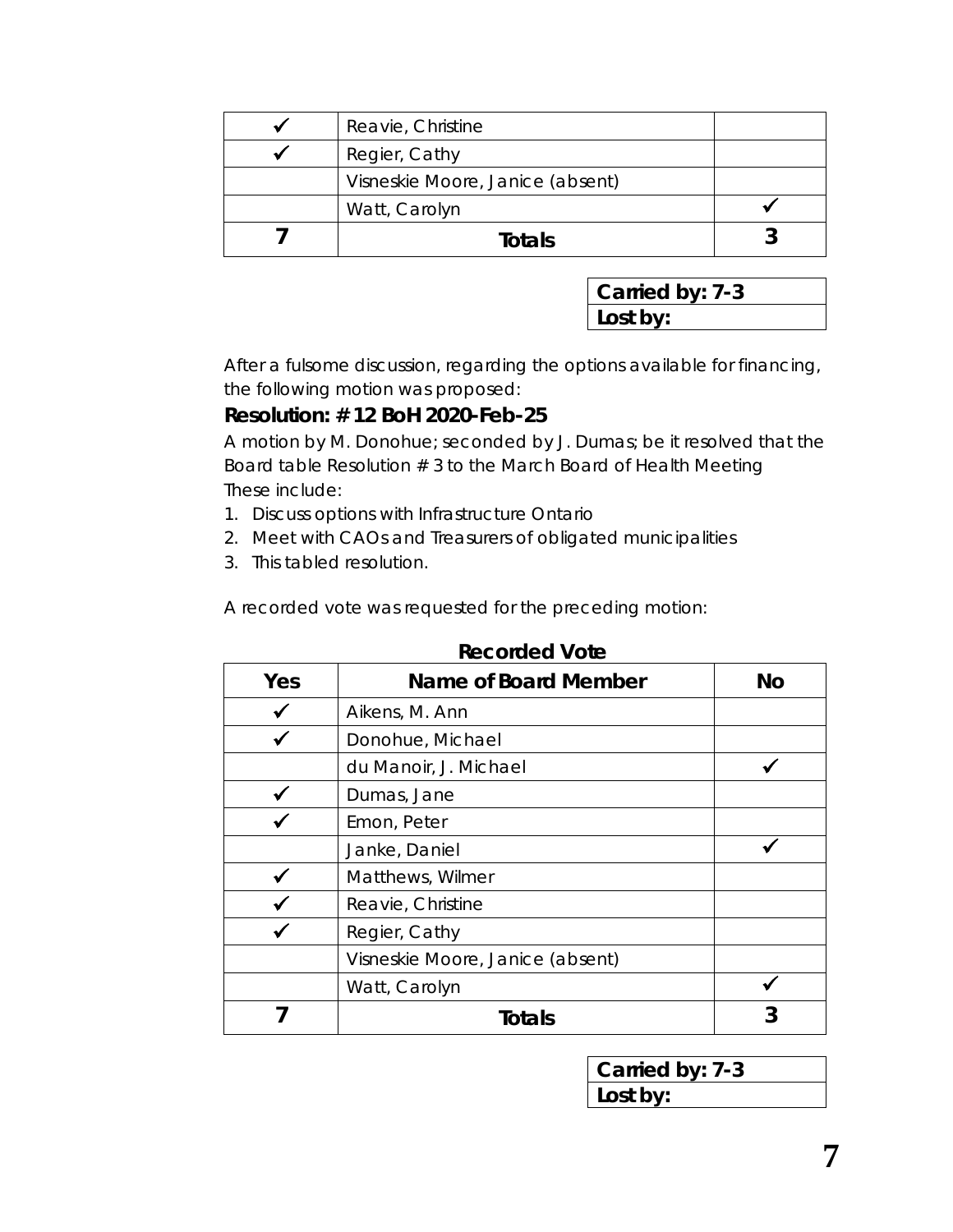The tabled Resolution is as follows:

#### *Resolution: # 3 RC 2020-Feb-18*

*A motion by J. M. du Manoir; seconded by D. Janke; be it resolved that the Resources Committee recommend that the Board of Health request from the obligated municipalities per the HPPA, capital funds for the relocation project up to the current estimate of \$2,500,000., less previously allocated reserve funds of the RCDHU of \$480,000., for a net request of \$2,020,000., during the calendar year 2020.*

## **Resolution: # 13 BoH 2020-Feb-25**

A motion by D. Janke; seconded by J. M. du Manoir; be it resolved that the Board accept the Resources Committee Report, (as presented.) with the exception of item 3 and Resolution # 3 RC 2020-Feb-18.

Carried

#### **10. By-Laws**

There were no by-laws.

**11. New Business** There was no new business.

## **12. Notice of Motion**

There was no notice of motion.

#### **13. Closed Meeting**

There was no closed meeting.

#### **14. Date of Next Meeting**

The next Regular Board of Health meeting is scheduled for Tuesday, March 31, 2020 at 10:00 a.m., in the RCDHU Classroom at 7 International Drive, Pembroke.

#### **15. Adjournment**

#### **Resolution: # 14 BoH 2020-Jan-30**

A motion by W. Matthews; seconded by C. Watt; be it resolved that the Board adjourn at 1:45 p.m.

Carried